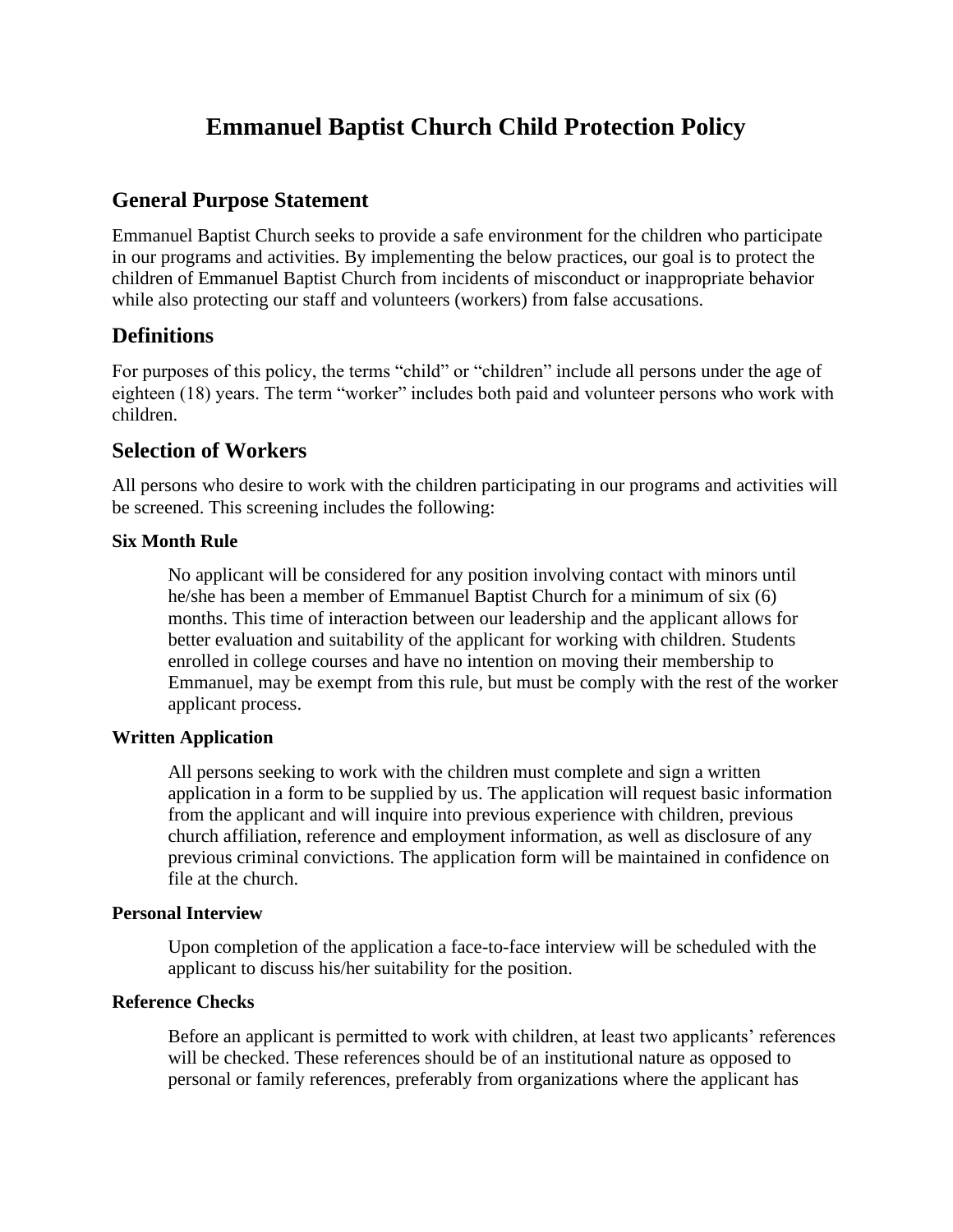worked with children in the past. Documentation of the reference checks will be maintained in confidence on file at the church.

#### **Criminal Background Check and National Sex Offender Registry Check**

A national criminal background check and national sex offender registry check is required for all employees (regardless of position) and for the following categories of volunteers:

Those who will be involved in overnight activities with the children;

Those counseling children;

Those involved in one-on-one mentorship of children; and

Those having occasional one-on-one contact with children (such as, church sponsored athletic team coaches and vehicle drivers).

Before a background check is run, prospective workers will be asked to sign an authorization form allowing the church to run the check. If an individual declines to sign the authorization form, s/he will be unable to work with children.

What constitutes a disqualifying offense that will keep an individual from working with children will be determined by the Pastor and Associate Pastor on a case-by-case basis in light of all the surrounding circumstances. Generally, convictions for an offense involving children and/or for offenses involving violence, dishonesty, illegal substances, indecency and any conduct contrary to our mission will preclude someone from being permitted to work with children. Failure to disclose a criminal conviction on the application form will also be a disqualifying event.

# **Two Adult Rule**

It is our goal that a minimum of two unrelated adult workers will be in attendance at all times when children are being supervised during our programs and activities. Some youth classes may have only one adult teacher in attendance during class session; in these instances, doors to the classroom should remain open and there should be no fewer than three students with the adult teacher. We do not allow minors to be alone with one adult on our premises or in any sponsored activity. Even in counseling situations our goal is to have two adults with one child.

#### **Responding to Allegations of Child Abuse**

For purposes of this policy, "child abuse" is any action (or lack of action) that endangers or harms a child's physical, psychological or emotional health and development. Child abuse occurs in different ways and includes the following:

**Physical abuse** – any physical injury to a child that is not accidental, such as beating, shaking, burns, and biting.

**Emotional abuse –** emotional injury when the child is not nurtured or provided with love and security, such as ana environment of constant criticism, belittling and persistent teasing.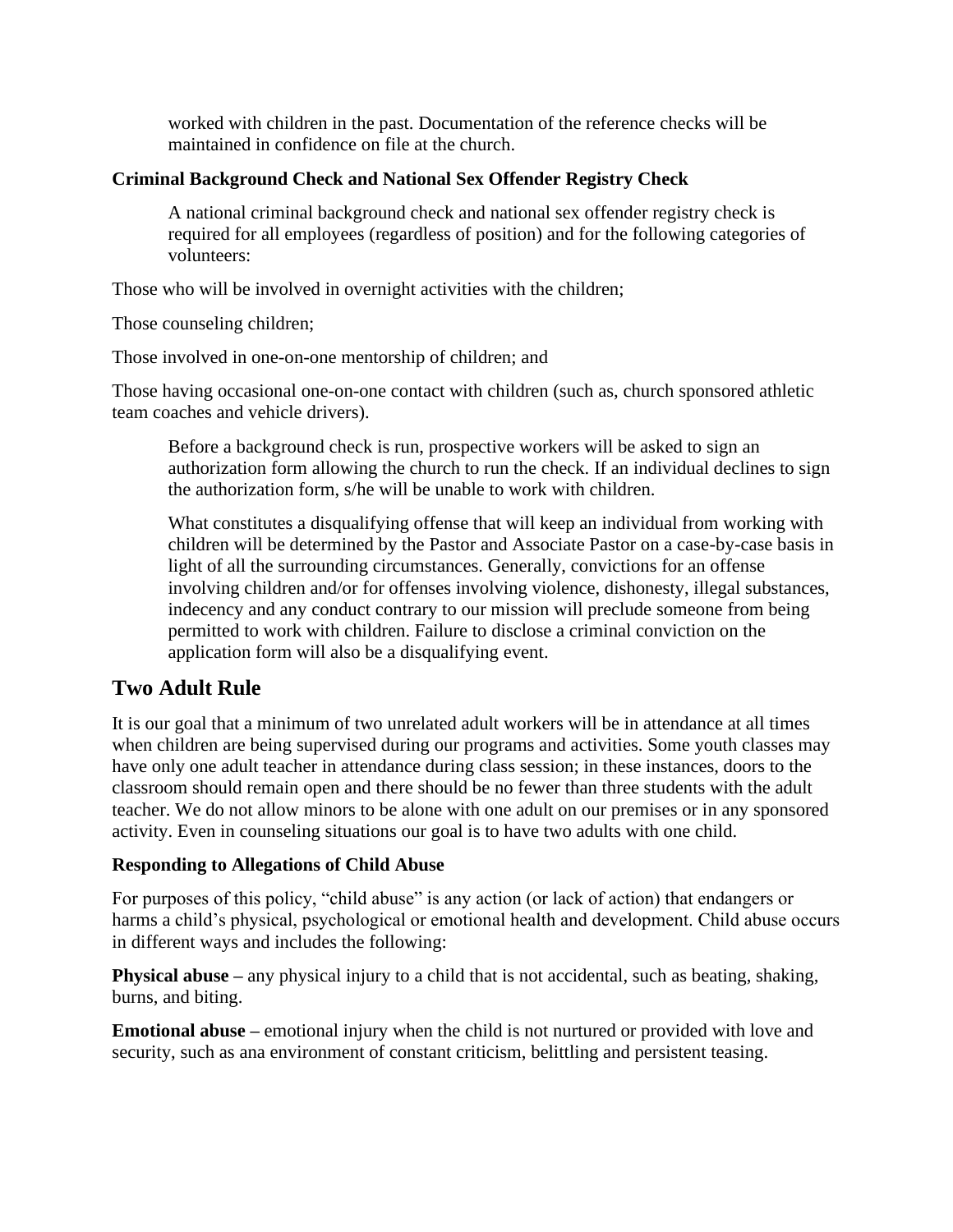**Sexual abuse –** any sexual activity between a child and an adult or a child and another child at least four years older than the victim, including activities such as fondling, exhibitionism, intercourse, incest, and pornography.

**Neglect –** depriving a child of his or her essential needs, such as adequate food, water, shelter, and medical care.

Childcare workers may have the opportunity to become aware of abuse or neglect of the children under our care. In the event that an individual involved in the care of children at this church becomes aware of suspected abuse or neglect of a child under his/her care, this should be reported immediately to the Pastor or Associate Pastor for further actions including reporting to authorities as may be mandated by state law.

In the event that an incident of abuse or neglect is alleged to have occurred at this church during our sponsored programs or activities, the following procedure shall be followed:

The parent or guardian of the child will be notified.

The worker alleged to be the perpetrator of the abuse or misconduct will immediately be placed on leave from working with children pending an investigation and instructed to remain away from the premises during the investigation.

Civil authorities will be notified, and the church will comply with the state's requirements regarding mandatory reporting of abuse as the law then exists. The church will fully cooperate with the investigation of the incident by civil authorities.

Our insurance company will be notified, and we will complete and incident report. Any documents received relating to the incident and/or allegations will immediately be forwarded to the insurance company.

The Pastor shall be our spokesperson to the media concerning incidents of abuse or neglect, unless he or she is alleged to be involved. We will seek the advice of legal counsel before responding to media inquiries or releasing information to the congregation. All other representatives of the church should refrain from speaking the media.

A pastoral visit will be arranged for those who desire it.

Any person who is not found innocent of the alleged abuse or misconduct will be removed from their position working with children or youth.

#### **Training**

Emmanuel Baptist Church will provide training on this child protection policy to all new childcare workers and will strive to provided opportunities for additional training classes or events on an annual basis. All workers are mandated to complete these training events.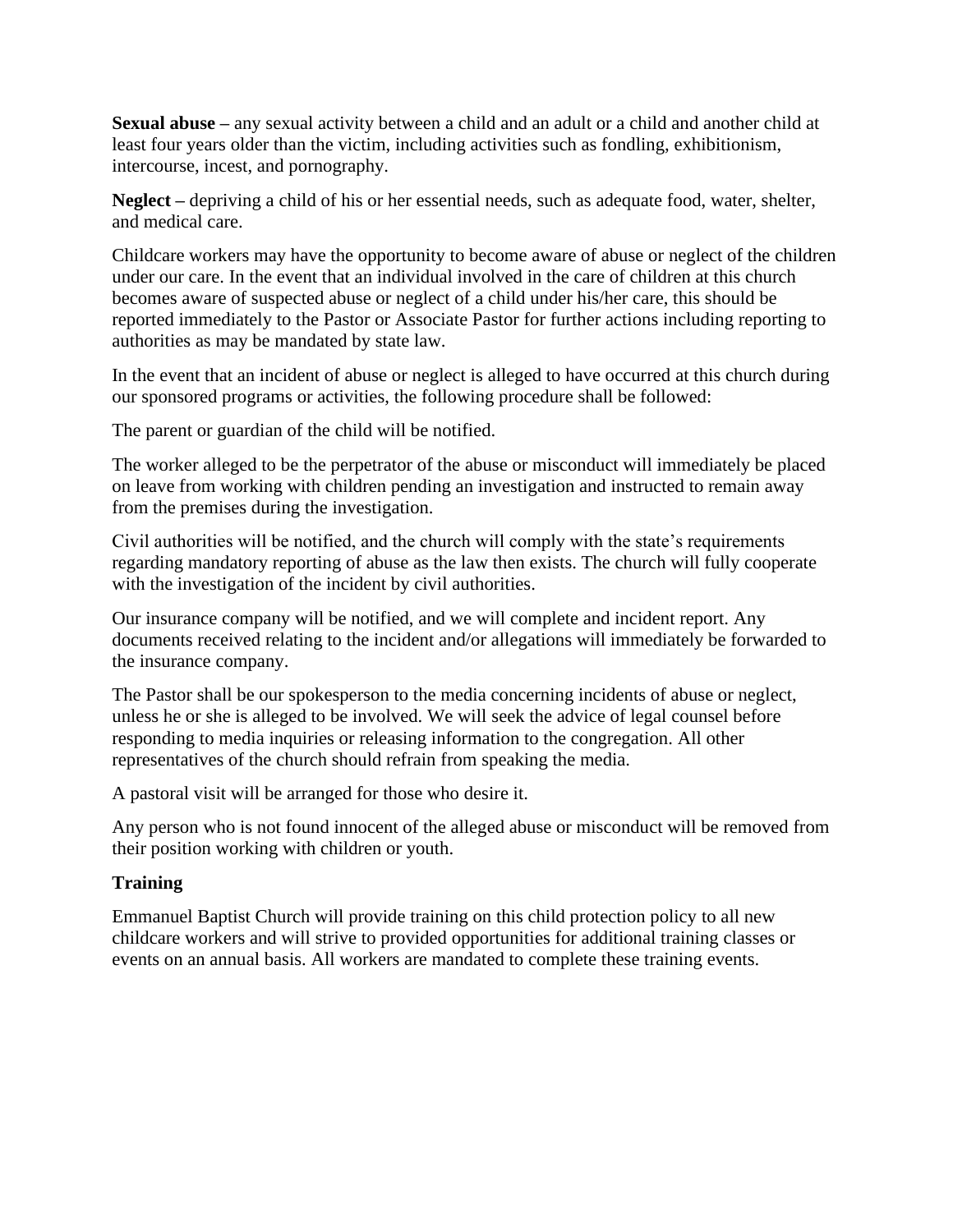# **Child/Youth Worker Application Form**

*It is the goal of this church to create a safe and secure environment for all children and workers who are involved in church activities. To facilitate this emphasis, it is necessary to gather pertinent information from those who desire employment or offer volunteer services to our children and youth program. This information will be used for the sole purpose of helping the church provide a safe and secure environment for children and workers.*

| Have you ever used name(s) other than the one above? If yes, please list:                                                        |                                                                                   |  |  |  |
|----------------------------------------------------------------------------------------------------------------------------------|-----------------------------------------------------------------------------------|--|--|--|
| Current address: Lawrence and the contract of the contract of the contract of the contract of the contract of                    |                                                                                   |  |  |  |
|                                                                                                                                  |                                                                                   |  |  |  |
|                                                                                                                                  |                                                                                   |  |  |  |
|                                                                                                                                  | Current phone number: (Home) _______________________(Work): _____________________ |  |  |  |
| Please respond to all questions that apply to the position you are applying/volunteering for:<br>When are you available to work? |                                                                                   |  |  |  |
|                                                                                                                                  |                                                                                   |  |  |  |
|                                                                                                                                  |                                                                                   |  |  |  |
|                                                                                                                                  |                                                                                   |  |  |  |
|                                                                                                                                  |                                                                                   |  |  |  |
| Previous employers (within last five years):                                                                                     | Dates employed:                                                                   |  |  |  |
|                                                                                                                                  | <u> 1980 - Jan Barbara, martxa al II-lea (h. 1980).</u>                           |  |  |  |
|                                                                                                                                  |                                                                                   |  |  |  |